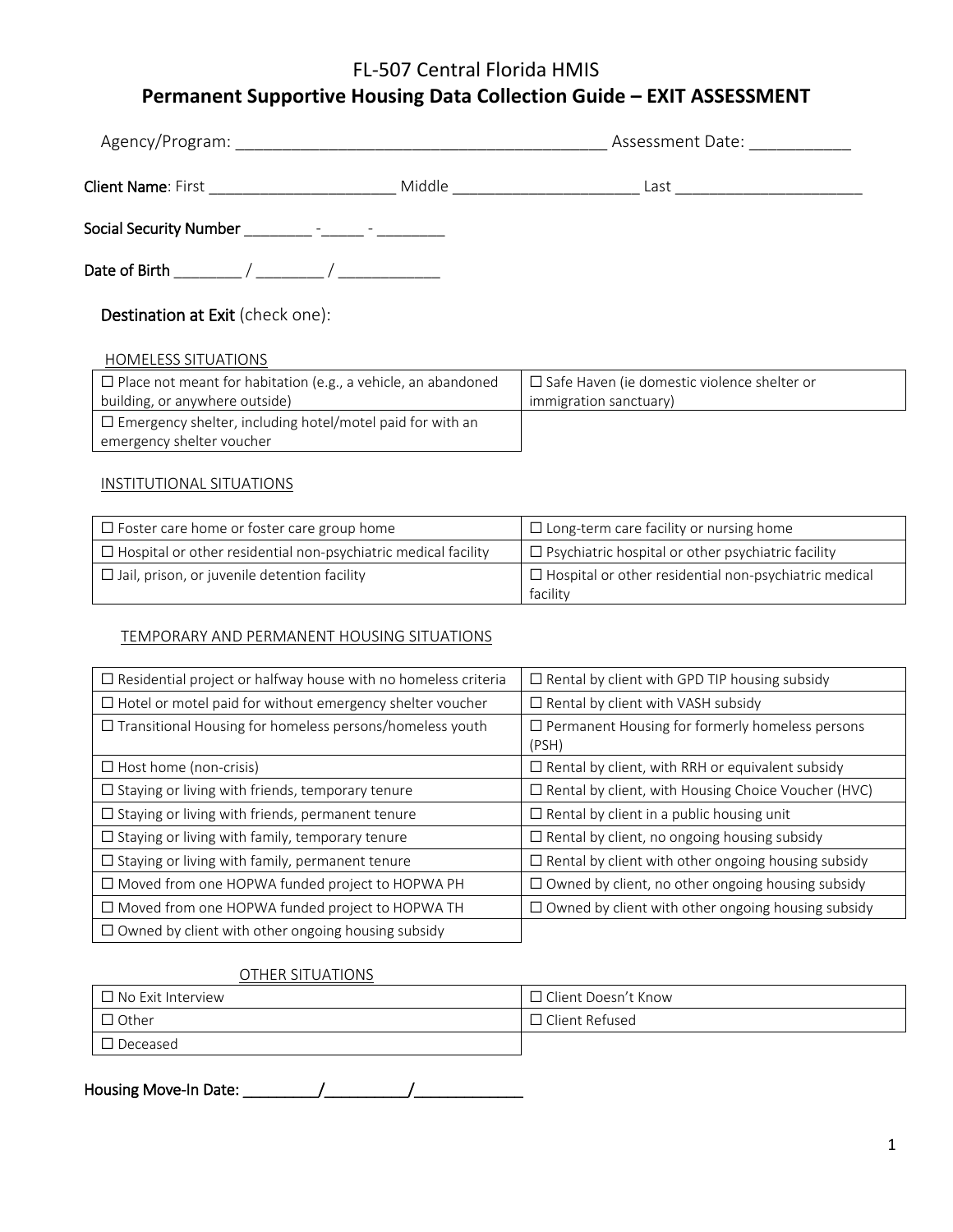# FL-507 Central Florida HMIS

# **Permanent Supportive Housing Data Collection Guide – EXIT ASSESSMENT**

### Clients' Last Permanent Address:

| Street Address:       |                                                                     |                                                  |  |
|-----------------------|---------------------------------------------------------------------|--------------------------------------------------|--|
| City:                 | Zip Code:<br>State:                                                 |                                                  |  |
| Address Data Quality: |                                                                     |                                                  |  |
|                       | $\Box$ Full Address Reported $\Box$ Incomplete or Estimated Address | $\Box$ Client Doesn't Know $\Box$ Client Refused |  |
|                       |                                                                     |                                                  |  |

Last Permanent Address's Start Date: \_\_\_\_\_\_\_\_\_\_\_\_\_\_\_\_\_

# Section 1: Complete for All Household Members (Adults and Minors)

### DISABILITY INFORMATION

### Does the client have a Disabling Condition?

|  | $\Box$ Yes | $\overline{\phantom{a}}$ $\overline{\phantom{a}}$ $\overline{\phantom{a}}$ $\overline{\phantom{a}}$ | □ Client Doesn't Know I □ Client Refused |  |
|--|------------|-----------------------------------------------------------------------------------------------------|------------------------------------------|--|
|--|------------|-----------------------------------------------------------------------------------------------------|------------------------------------------|--|

If yes, check all that apply

| $\Box$ Alcohol abuse            | $\Box$ HIV/AIDS               | $\Box$ Substance Use Disorder |
|---------------------------------|-------------------------------|-------------------------------|
| $\Box$ Chronic health condition | $\Box$ Mental Health Disorder |                               |
| $\Box$ Developmental            | $\Box$ Physical               |                               |

### Connection with SOAR?

| $\Box$ Yes | $\Box$ No | □ Client Doesn't Know   □ Client Refused |  |
|------------|-----------|------------------------------------------|--|
|------------|-----------|------------------------------------------|--|

#### HEALTH INSURANCE INFORMATION

### Is the client covered by Health Insurance?

| $\Box$ Yes | $\Box$ No | │ □ Client Doesn't Know │ □ Client Refused |  |
|------------|-----------|--------------------------------------------|--|
|            |           |                                            |  |

### If yes, check all that apply

| Medicaid                           | COBRA                             |
|------------------------------------|-----------------------------------|
| Medicare                           | Private Pay Health Insurance      |
| State Children's Health Insurance  | State Health Insurance for Adults |
| VA Medical Services                | Indian Health Services Program    |
| Employer-Provided Health Insurance | Other:                            |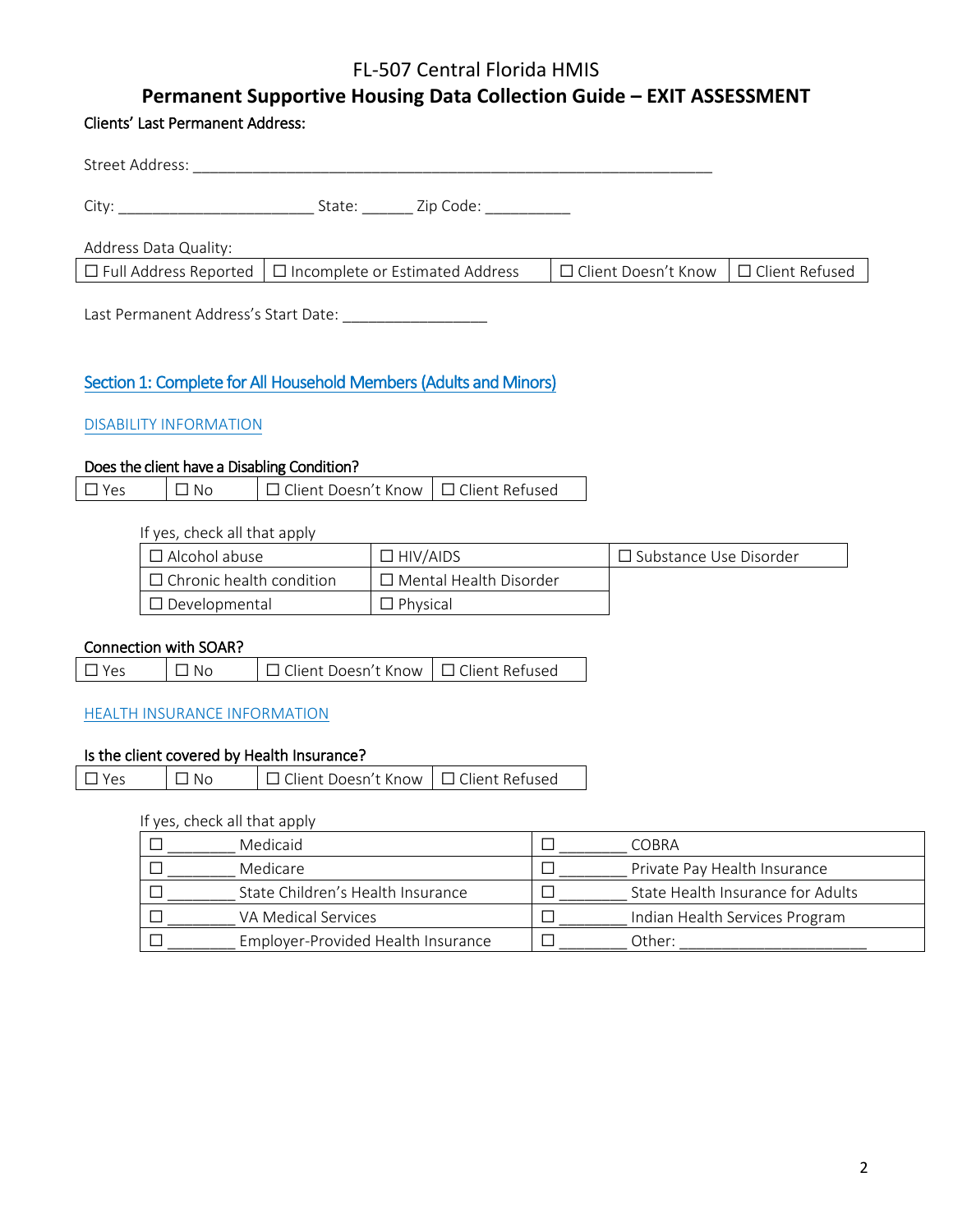# FL-507 Central Florida HMIS

# **Permanent Supportive Housing Data Collection Guide – EXIT ASSESSMENT**

Section 2: Complete for Head of Household and All Adults

### INCOME INFORMATION

Record each adult's income on their own intake form. If a minor child has income, include it on the HoH's intake.

### Does the client have Income from any source?

| $\nabla \mathsf{Y}_{\mathsf{P}}$ | N <sub>C</sub> | │ □ Client Doesn't Know │ □ Client Refused | Total Monthly Income: S |
|----------------------------------|----------------|--------------------------------------------|-------------------------|
|                                  |                |                                            |                         |

If yes, check all that apply and include amount per month:

| Alimony or other spousal support       | SSI                                          |
|----------------------------------------|----------------------------------------------|
| Child support                          | <b>SSDI</b>                                  |
| Earned income                          | TANF                                         |
| General Assistance                     | Unemployment Insurance                       |
| Other:                                 | VA non-service connected disability pension  |
| Pension or retirement income           | VA service connected disability compensation |
| Private disability insurance           | Worker's Compensation                        |
| Retirement income from social security |                                              |

### NON-CASH BENEFIT INFORMATION

### Does the client have Non-Cash Benefits from any source?

| $\square$ Yes | $\Box$ No | □ Client Doesn't Know   □ Client Refused |  |
|---------------|-----------|------------------------------------------|--|
|---------------|-----------|------------------------------------------|--|

If yes, check all that apply and include amount per month:

| <b>SNAP</b> | TANF Child<br>Services<br>Care         | TANF-Fundeu<br>่วther<br>Services |
|-------------|----------------------------------------|-----------------------------------|
| WIC         | TANF.<br>Services<br>`sno∟<br>ertation | :)ther                            |

#### DOMESTIC VIOLENCE INFORMATION

#### Is Client a Survivor of Domestic Violence?

| $\Box$ Yes | $\Box$ No | □ Client Doesn't Know   □ Client Refused |  |
|------------|-----------|------------------------------------------|--|
|            |           |                                          |  |

If yes, when did experience occur?

| $\Box$ Within the past 3 months | $\Box$ 6 to 12 months ago                         | □ Client doesn't know |
|---------------------------------|---------------------------------------------------|-----------------------|
| $\Box$ 3 to 6 months ago        | $\Box$ More than a year ago $\Box$ Client refused |                       |

If yes, is the client currently fleeing domestic violence?

| $\Box$ Yes | 1 No | □ Client Doesn't Know   □ Client Refused |  |
|------------|------|------------------------------------------|--|
|------------|------|------------------------------------------|--|